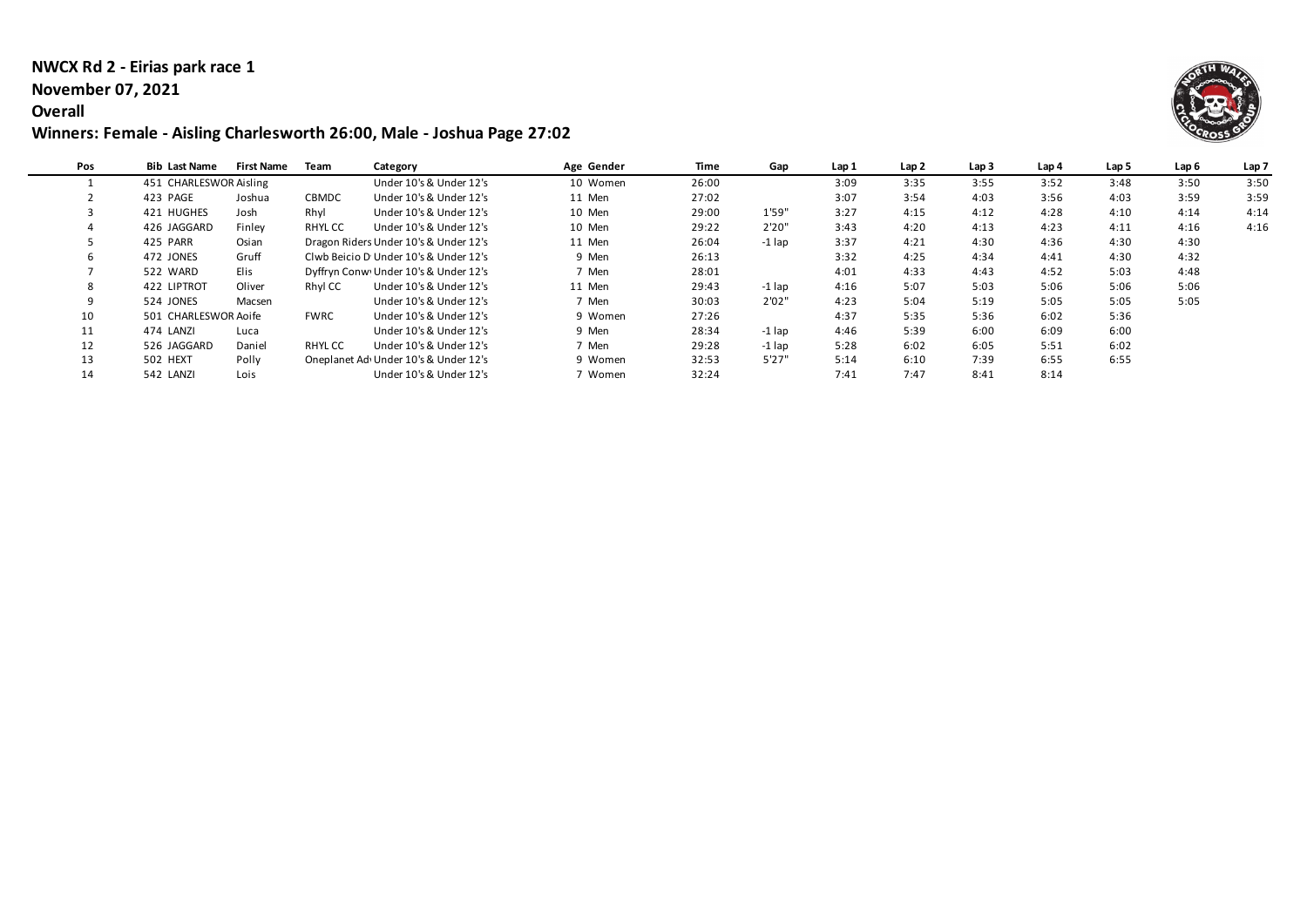# **U10 boys (Men) winner: 26:13 NWCX Rd 2 - Eirias park race 1 November 07, 2021**



| Pos | Bib<br><b>Last Name</b> | <b>First Name</b> | Team               | Category                | Gender<br>Age | Time  | Gap    | Lap 1 | Lap 2 | Lap <sub>3</sub> | Lap 4 | Lap 5 | Lap 6 |
|-----|-------------------------|-------------------|--------------------|-------------------------|---------------|-------|--------|-------|-------|------------------|-------|-------|-------|
|     | 472 JONES               | Gruff             | Clwb Beicio Dwyfor | Under 10's & Under 12's | Men           | 26:13 |        | 3:32  | 4:25  | 4.34             | 4:41  | 4:30  | 4:32  |
|     | 474<br>LANZI            | Luca              |                    | Under 10's & Under 12's | Men           | 28:34 | ∙1 Iap | 4:46  | 5:39  | 6:00             | 6:09  | 6:00  |       |

Total: 2 Starters, 0 DNF, 1 Lapped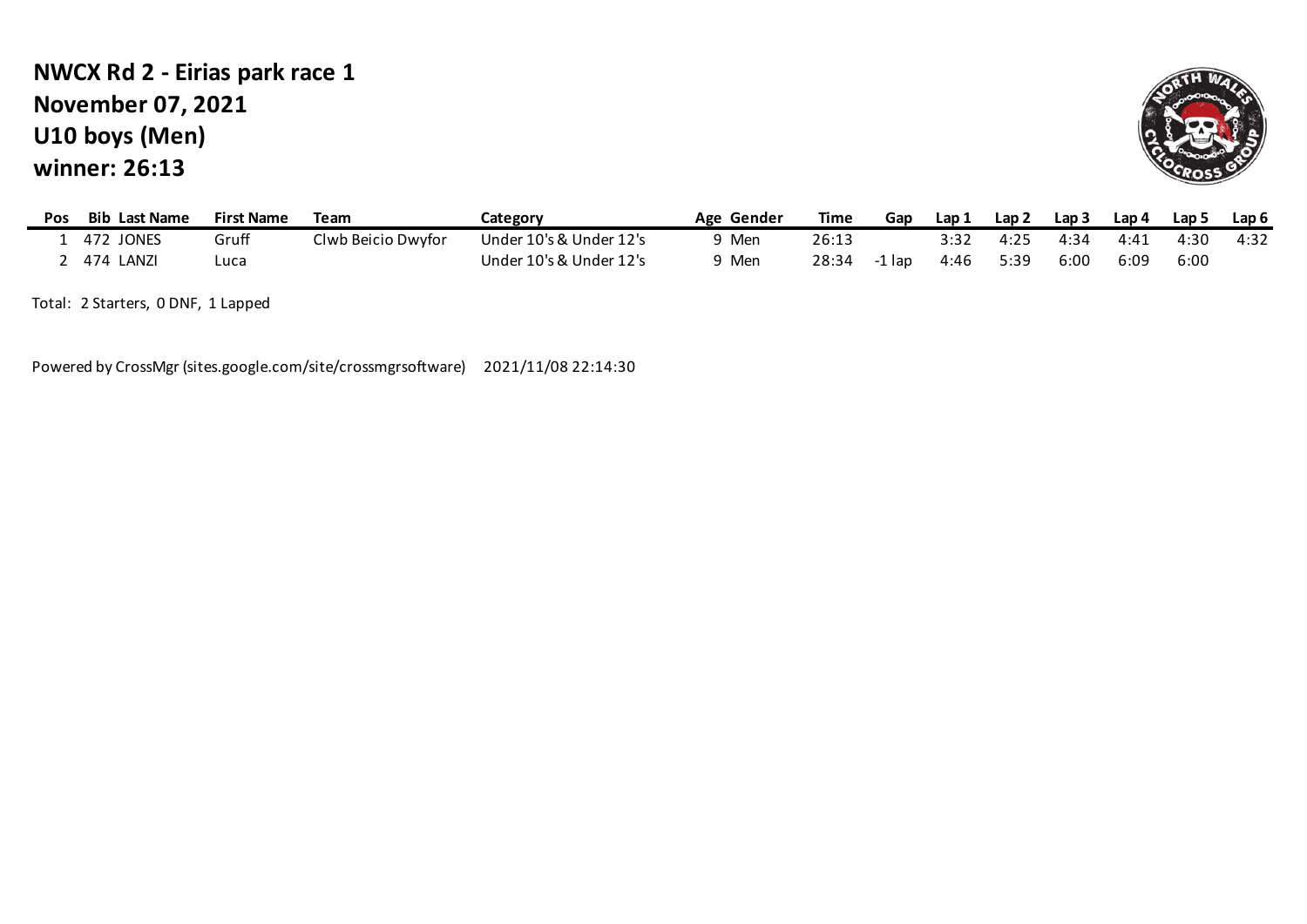### **U10 girls (Women) winner: 27:26 NWCX Rd 2 - Eirias park race 1 November 07, 2021**



| Pos | <b>Bib Last Name</b> | First Name | Team                          | Category                | Age Gender     | Time  | Gap   | Lap 1     | Lap 2 | Lap 3 | Lap 4 | Lap 5 |
|-----|----------------------|------------|-------------------------------|-------------------------|----------------|-------|-------|-----------|-------|-------|-------|-------|
|     | CHARLESWORTH<br>501  | Aoife      | <b>FWRC</b>                   | Under 10's & Under 12's | <b>ว Women</b> | 27:26 |       | $4:3^{-}$ | 5.35  | こっち   | 6:02  | 5:36  |
|     | 502 HEXT             | Polly      | Oneplanet Adventure Bike Club | Under 10's & Under 12's | າ Women        | スフ・5ス | 5'27" | 5:14      | 6:10  | 7:39  | 6:55  | 6:55  |

Total: 2 Starters, 0 DNF, 0 Lapped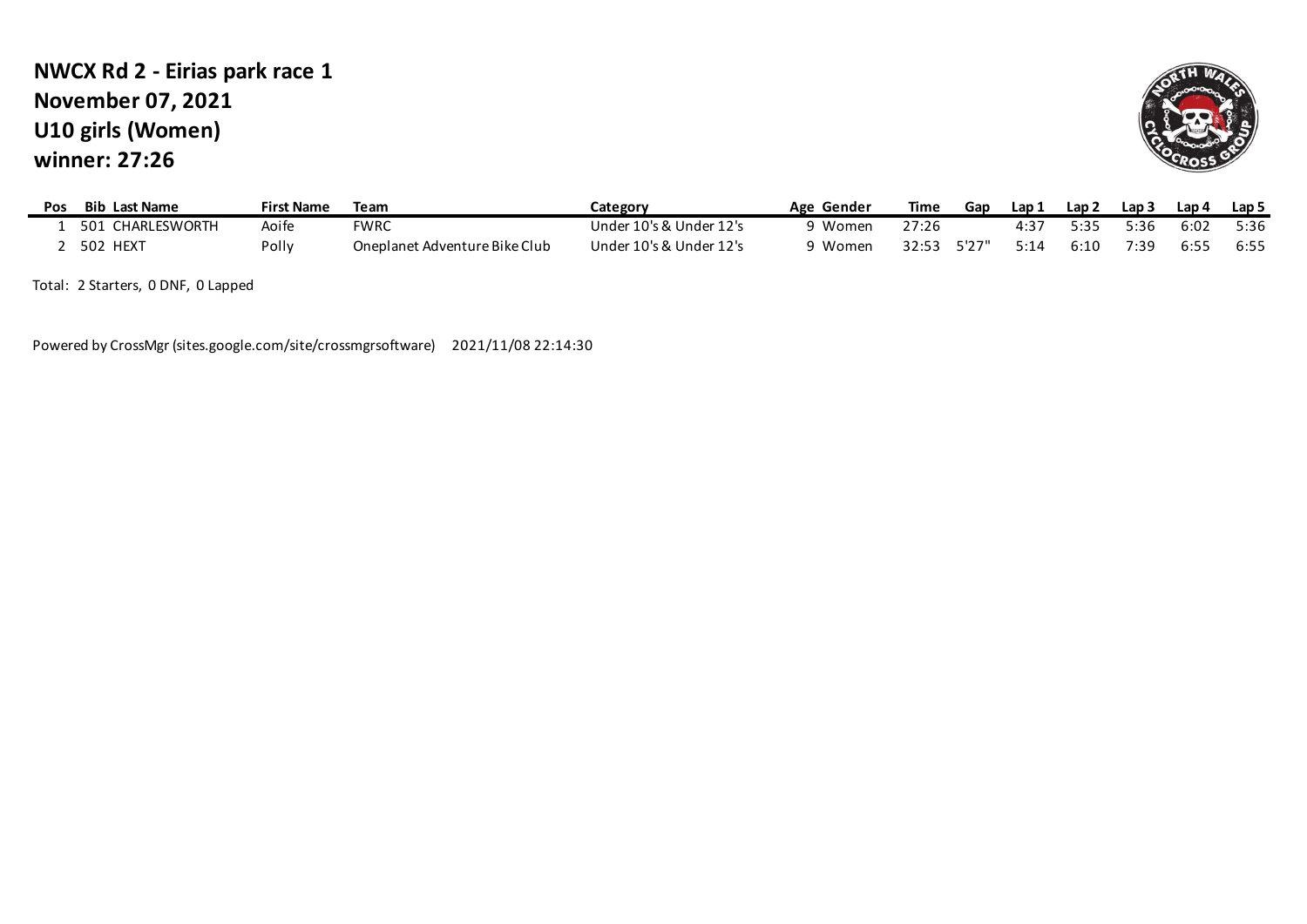### **U12 boys (Men) winner: 27:02 NWCX Rd 2 - Eirias park race 1 November 07, 2021**



| Pos | <b>Bib Last Name</b> | <b>First Name</b> | Team                   | Category                | Age Gender | Time  | Gap      | Lap 1 | Lap 2 | Lap 3 | Lap 4 | Lap 5 | Lap 6 | Lap 7 |
|-----|----------------------|-------------------|------------------------|-------------------------|------------|-------|----------|-------|-------|-------|-------|-------|-------|-------|
|     | 423 PAGE             | Joshua            | <b>CBMDC</b>           | Under 10's & Under 12's | 11 Men     | 27:02 |          | 3:07  | 3:54  | 4:03  | 3:56  | 4:03  | 3:59  | 3:59  |
|     | 2 421 HUGHES         | Josh              | Rhyl                   | Under 10's & Under 12's | 10 Men     | 29:00 | 1'59"    | 3:27  | 4:15  | 4:12  | 4:28  | 4:10  | 4:14  | 4:14  |
|     | 426 JAGGARD          | Finley            | RHYL CC                | Under 10's & Under 12's | 10 Men     | 29:22 | 2'20"    | 3:43  | 4:20  | 4:13  | 4:23  | 4:11  | 4:16  | 4:16  |
|     | 4 425 PARR           | Osian             | Dragon Riders BMX Club | Under 10's & Under 12's | 11 Men     | 26:04 | $-1$ lap | 3:37  | 4:21  | 4:30  | 4:36  | 4:30  | 4:30  |       |
|     | 5 422 LIPTROT        | Oliver            | Rhyl CC                | Under 10's & Under 12's | 11 Men     | 29:43 | -1 lap   | 4:16  | 5:07  | 5:03  | 5:06  | 5:06  | 5:06  |       |

Total: 5 Starters, 0 DNF, 2 Lapped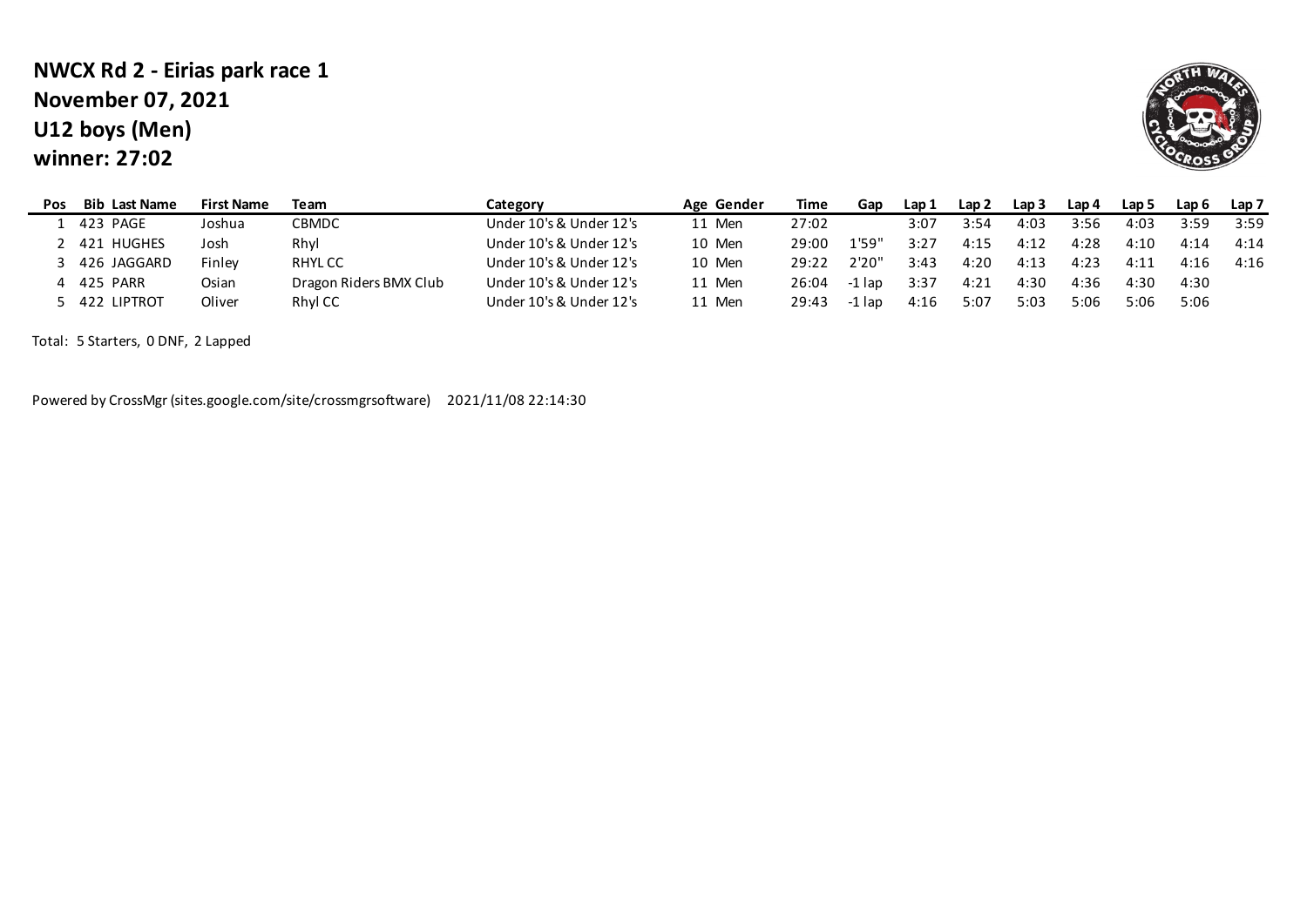## **U12 girls (Women) winner: 26:00 NWCX Rd 2 - Eirias park race 1 November 07, 2021**



| Pos | <b>Bib</b><br>Last Name | First Name | Team | Category                | Age Gender | Time  | Gap | Lap 1 | Lap 2  | Lap 3 | Lap 4 | Lap ! | Lap 6 | Lap ī |
|-----|-------------------------|------------|------|-------------------------|------------|-------|-----|-------|--------|-------|-------|-------|-------|-------|
|     | CHARLESWORTH<br>451     | Aisling    |      | Under 10's & I<br>Under | 10 Women   | 26:00 |     | 3:0°  | י כ. נ |       | 7.5.  | 3:48  | 3:50  | 3:50  |

Total: 1 Starters, 0 DNF, 0 Lapped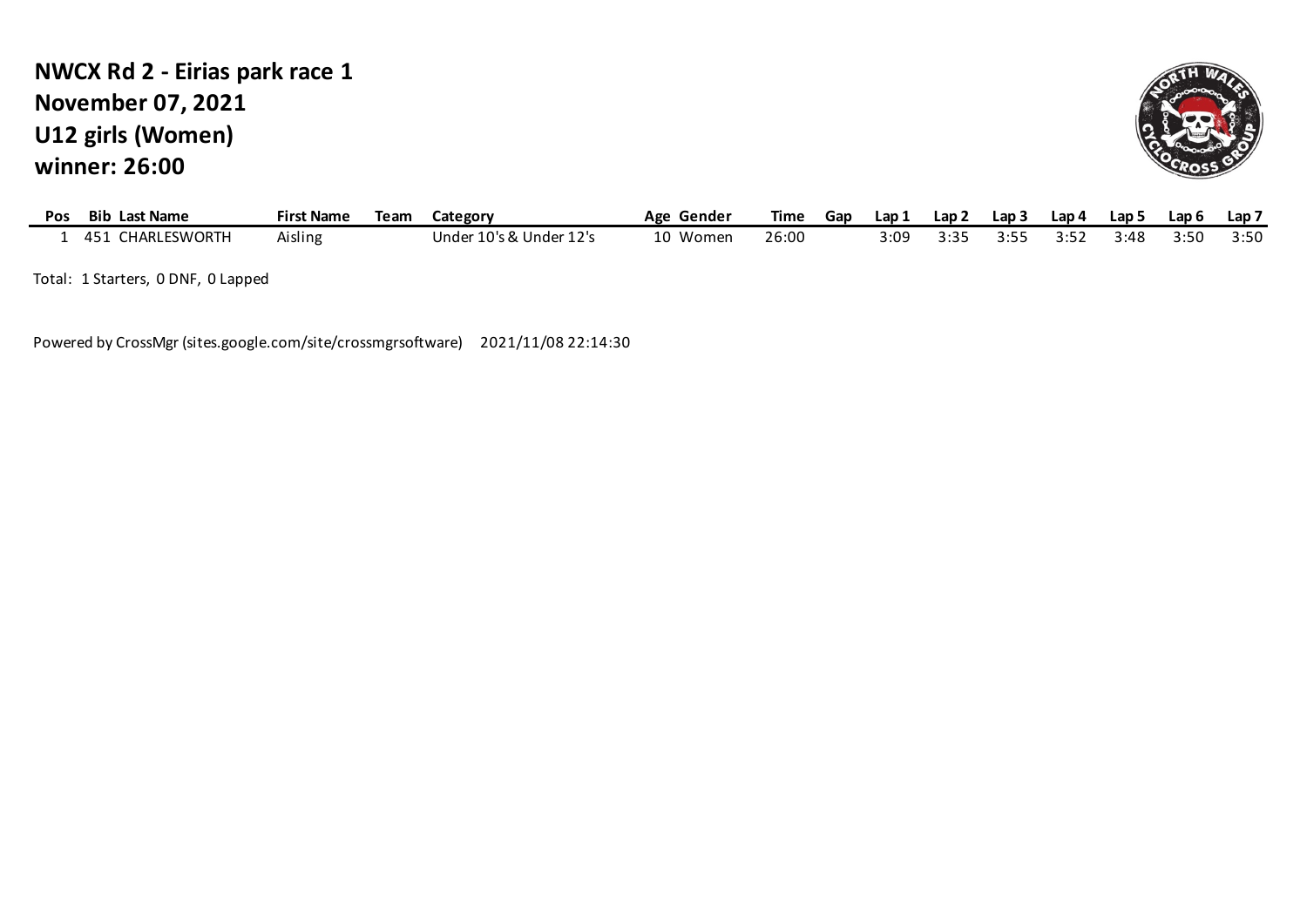# **U8 boys (Men) winner: 28:01 NWCX Rd 2 - Eirias park race 1 November 07, 2021**



| Pos  | <b>Bib Last Name</b> | <b>First Name</b> | Team          | Category                | Age Gender | Time  | Gap    | Lap 1 | Lap 2 | Lap <sub>3</sub> | Lap 4 | Lap 5 | Lap <sub>6</sub> |
|------|----------------------|-------------------|---------------|-------------------------|------------|-------|--------|-------|-------|------------------|-------|-------|------------------|
|      | 522 WARD             | Elis              | Dyffryn Conwy | Under 10's & Under 12's | 7 Men      | 28:01 |        | 4:01  | 4:33  | 4:43             | 4:52  | 5:03  | 4:48             |
|      | 524 JONES            | Macsen            |               | Under 10's & Under 12's | 7 Men      | 30:03 | 2'02"  | 4:23  | 5:04  | 5:19             | 5:05  | 5:05  | 5:05             |
|      | 526 JAGGARD          | Daniel            | RHYL CC       | Under 10's & Under 12's | 7 Men      | 29:28 | -1 Iap | 5:28  | 6:02  | 6:05             | 5:51  | 6:02  |                  |
| DNS. | 523 CARTLIDGE        | Xander            | Dragon Riders | Under 10's & Under 12's | Men        |       |        |       |       |                  |       |       |                  |

Total: 3 Starters, 0 DNF, 1 Lapped